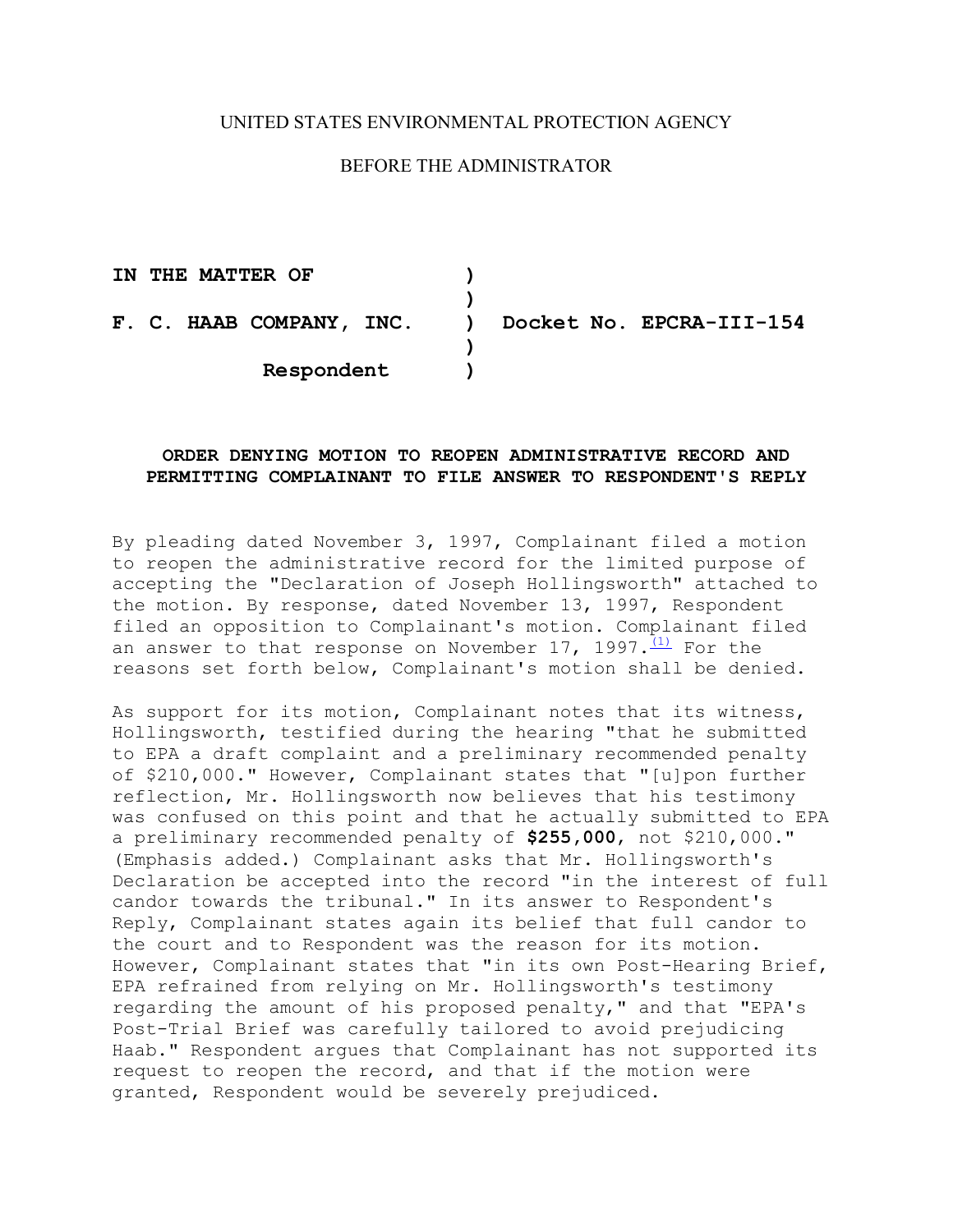This motion falls under Rule 28 which states as follows:

**§ 22.28 Motion to reopen a hearing.** (a) Filing and Content. A motion to reopen a hearing to take further evidence must be made no later than twenty (20) days after service of the initial decision on the parties and shall (1) state the specific grounds upon which relief is sought, (2) state briefly the nature and purpose of the evidence to be adduced, (3) show that such evidence is not cumulative, and (4) show good cause why such evidence was not adduced at the hearing.

40 C.F.R. § 22.28(a)(1996).<sup>(2)</sup>

The critical portion of Mr. Hollingsworth's Declaration states " . . . I realized that I may have been confused during a portion of my testimony. Upon further reflection, I believe that the preliminary recommended penalty that I calculated and submitted to EPA was \$255,000 . . . " Hollingsworth Declaration, Exh. C at 1, ¶ 4 (emphasis added). However, there is no documentation or other evidence to support this assertion by Mr. Hollingsworth. Complainant has not shown "good cause why such evidence was not addressed at the hearing." Rule 22.28(a). Further, a motion to reopen the hearing "cannot be used as a means for correcting errors in strategy or oversights at hearing." In the Matter of Ketchikan Pulp Co., Docket No. CWA-1089-12-22-309(g), 1996 CWA LEXIS 14, \*15 (Sept. 5, 1996). Accordingly, the motion is denied.

However, one further comment is required. Complainant based its motion, in part, upon an effort to be fully candid with the court. While Complainant's motion was not granted, the undersigned commends Complainant for bringing this matter to the attention of the undersigned and Respondent so that an appropriate evaluation of the situation could be made.

Charles E. Bullock Administrative Law Judge

Dated: November 24, 1997 Washington, D.C.

1. Because of the complexity of this matter, Complainant's November 17, 1997 pleading is accepted.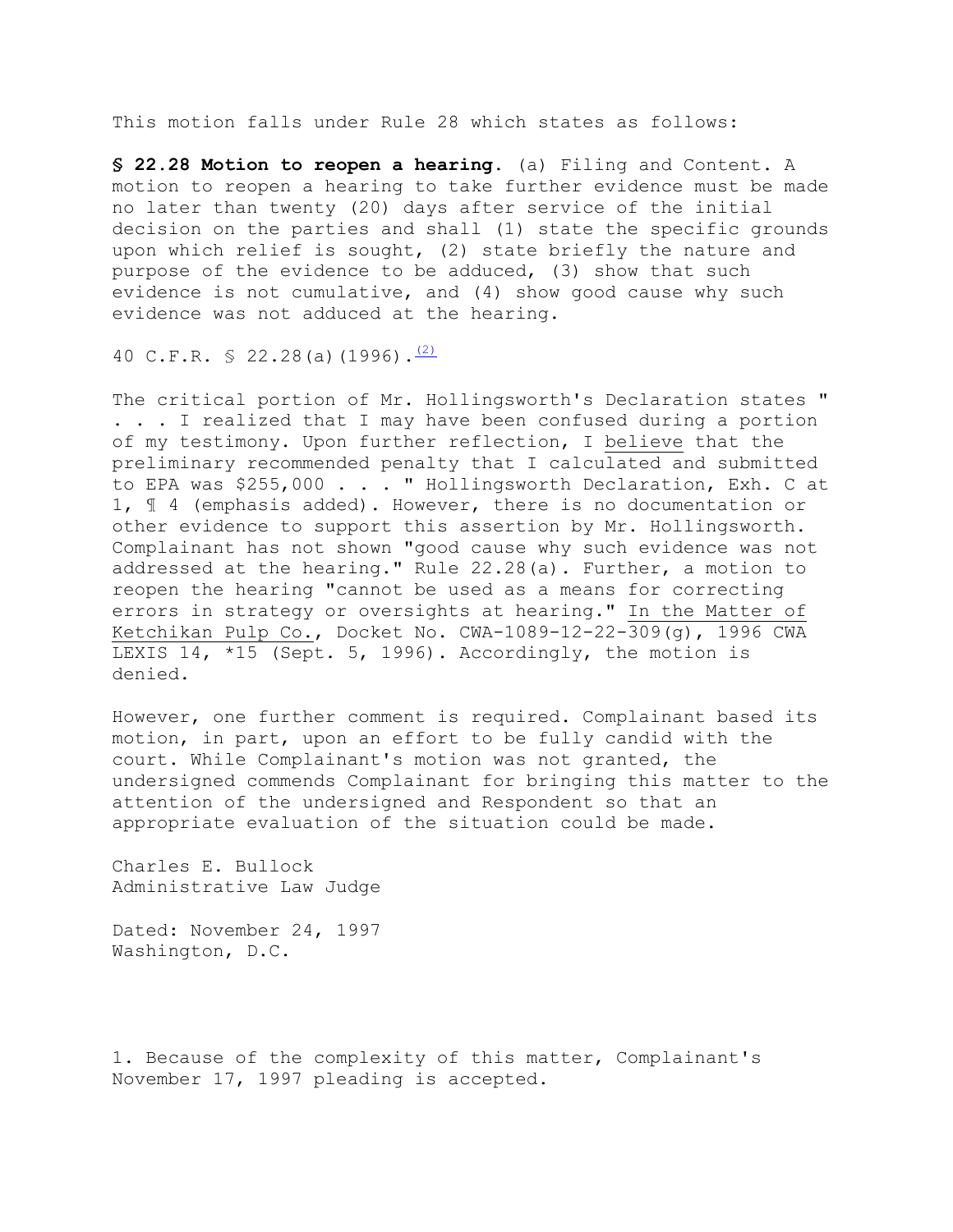2. *But see, In the Matter of Commercial Cartage* Co, 1997 CAA LEXIS 15, at \*61 which held that a motion to reopen the record **prior to** the issuance of an initial decision would be addressed pursuant to the Judge's discretion under Rule 22.16, 40 C.F.R. § 22.16 (1996) rather than Rule 22.28. However, my reading of Rule 22.28 does not reach that conclusion. There is nothing in the language "no later than twenty (20) days after service of the initial decision on the parties" that would limit application of the Rule 22.28 only to the 20-day period after the initial decision is issued. Thus, I respectfully disagree with that finding in *Commercial Cartage*.

#### **IN THE MATTER OF F. C. HAAB COMPANY, INC.**, Respondent,

Docket No. EPCRA-III-154

### **Certificate of Service**

I certify that the foregoing Order, dated November 24, 1997, was sent this day in the following manner to the below addressees. Original by Regular Mail to:

Ms. Lydia A. Guy Regional Hearing Clerk U.S. Environmental Protection Agency, Region III 841 Chestnut Building Philadelphia, PA 19107 Copy by Regular Mail to:

Attorney for Complainant:

Lori G. Kier, Esquire Assistant Regional Counsel U.S. Environmental Protection Agency, Region III 841 Chestnut Building Philadelphia, PA 19107

Attorney for Respondent:

Charles L. Casper, Esquire Humane Zia, Esquire MONTGOMERY, MCCRACKEN, WALKER